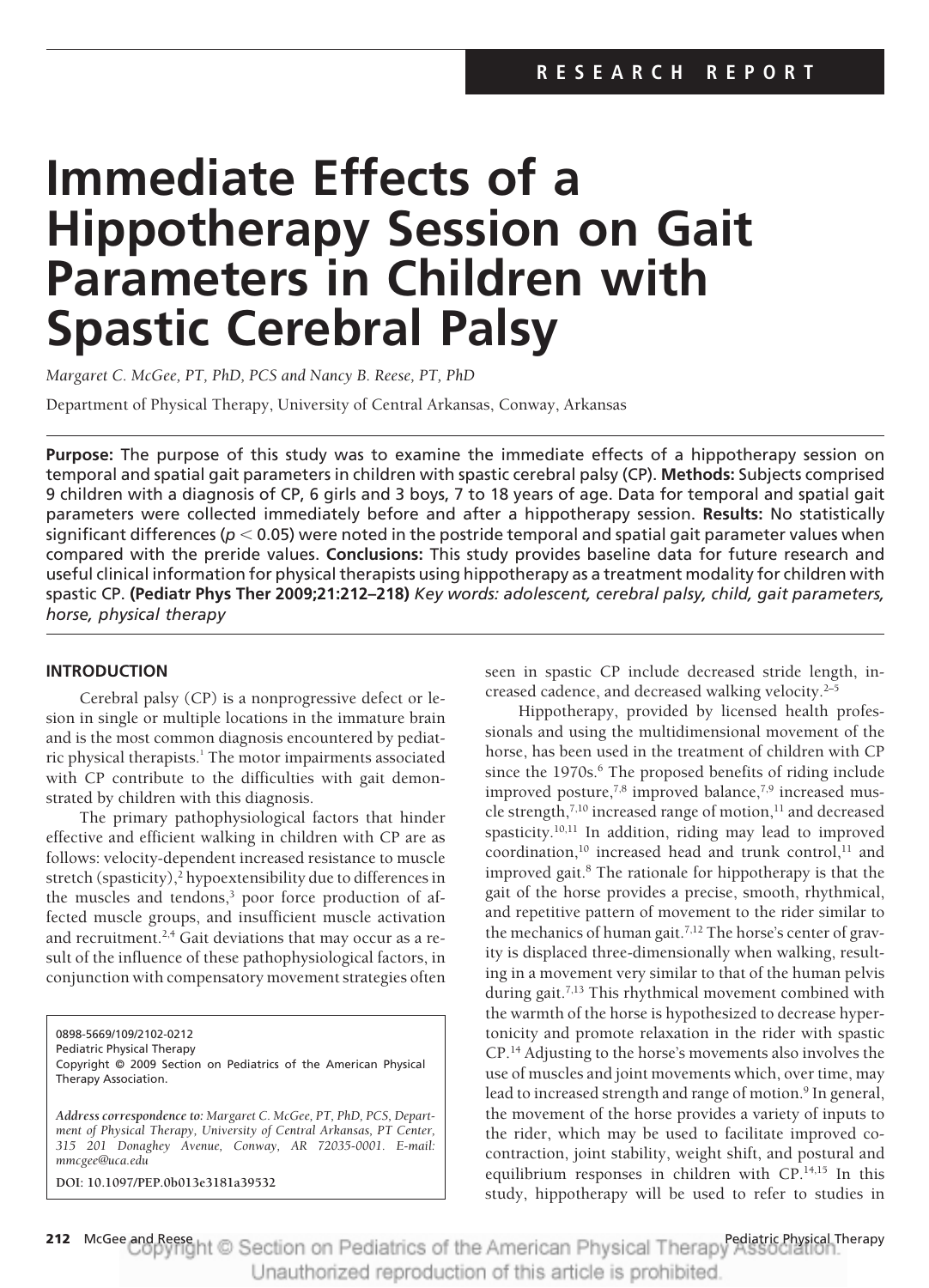which a licensed therapist used the movement of the horse in the treatment of children with CP, whereas therapeutic riding or horseback riding will be used to refer to studies in which someone other than a licensed therapist conducted the session on the horse for children with CP.

Two studies evaluated the effects of a hippotherapy program on gait parameters in children with CP. McGibbon et al<sup>16</sup> reported a significant decrease in energy expenditure during walking and a significant increase in scores on dimension E (walking, running, and jumping) of the Gross Motor Function Measure (GMFM) after an 8-week hippotherapy program for 5 children with spastic CP. In a separate study, gait analysis before and after 8 hippotherapy sessions revealed significant improvements in the joint angles of the right hip, knee, and ankle and more normal pelvic tilt and obliquity angles in a 15-year-old boy with  $CP$ .<sup>17</sup>

Therapeutic horseback riding also has been shown to produce changes in the gross motor function, including functional gait activities, of children with CP, as indicated by (1) improvements in GMFM total scores,<sup>18-20</sup> and (2) improvements on dimension E of the GMFM.20,21 Other authors have published anecdotal evidence, including some case examples, addressing the positive effects of riding programs.8,10,14,22

Although there is limited published evidence that participation in a hippotherapy program can produce improvements in some temporal and spatial gait parameters,<sup>16</sup> the use of more objective methods of data collection could reduce the potential for examiner error. One objective method of measuring temporal and spatial gait parameters is through the use of the GAITRite® walkway. Studies have been conducted examining the reliability and validity of using the GAITRite with children. Most of these studies have been confined to the examination of children without disabilities.<sup>23,24</sup> In a recent study, Wondra et al<sup>25</sup> examined reliability of the GAITRite in 19 children with motor disabilities. They examined 2 walking conditions: barefoot and with shoes and orthoses. The authors found that the relative reliabilities of the majority of temporal and spatial gait parameters obtained using the GAITRite met the minimum reliability coefficient criterion of 0.80.

A separate study was conducted to establish the intersession reliability of temporal and spatial gait parameters obtained using the GAITRite walkway in 10 children with CP.26 Results indicated excellent intersession reliability of the temporal gait parameters, with intraclass correlation coefficient (ICC) values ranging from 0.84 to 0.98. The intersession reliability for the spatial parameters of gait obtained using the GAITRite portable walkway was also excellent with ICC values ranging from 0.95 to 0.98.<sup>26</sup>

Although improvements in temporal and spatial gait parameters in children with CP have been reported as the result of participation in a hippotherapy program over a period of time, evidence regarding the immediate effects of a hippotherapy session on gait parameters has not been reported in the literature. The purpose of this study was to examine the immediate effects of a hippotherapy session

on temporal and spatial gait parameters in children with spastic CP measured using the GAITRite walkway. The hypothesis tested was that children with CP would show statistically significant changes in temporal and spatial gait parameters immediately after a hippotherapy session (postride) when compared with the same temporal and spatial gait parameters obtained immediately before the hippotherapy session (preride).

## **METHODS**

This study was approved by the Institutional Review Board at the University of Central Arkansas. Informed consent was given by the parents, and assent was given by the children who participated in this study.

## **Subjects**

Subjects comprised 9 children, 6 girls and 3 boys, 7 to 18 years of age with a diagnosis of CP. Six of the subjects had quadriplegia, 2 had right hemiplegia, and 1 had left hemiplegia. The subjects were chosen from the established hippotherapy treatment programs provided by 2 pediatric physical therapy practices. All children included in the study were independently ambulatory with or without an assistive device (ie, walker). Three of the subjects were classified as Gross Motor Function Classification System (GMFCS) level I, 2 were classified as GMFCS level II, one was classified as GMFCS level III, and the remaining 3 subjects could not be officially classified according to the GMFCS because they were older than 12 years. However, the abilities and limitations of one of these subjects were equivalent to a GMFCS level II. One of the other 2 subjects used a reverse rolling walker for ambulation short distances and also used power mobility for community ambulation, which was equivalent to a GMFCS level IV. The remaining subject used a reverse rolling walker for ambulation and required use of a manual wheelchair for community ambulation only, which was equivalent to a GMFCS level III. All study participants were required to meet the following inclusion criteria: (1) ability to walk a minimum of 10 ft per trial (a maximum of 7 trials) on the GAITRite walkway independently using usual footwear, including any orthoses typically worn, (2) ability to walk within the width of the GAITRite walkway (2.9 ft) independently, (3) ability to follow directions, and (4) no lower extremity casting or surgical procedures during the preceding 3 months.

## **Investigator**

The investigator who collected the data was a Pediatric Clinical Specialist with 16 years of clinical experience, 14 of which were in the area of pediatrics.

## **Instrumentation**

The temporal and spatial parameters of gait were measured using the GAITRite Gold Walkway System (CIR Systems, Havertown, PA). The GAITRite is an electronic, instrumented carpet 17 ft long and 2.9 ft wide. The active area of the walkway is 14 ft long and 2 ft wide and consists of pressure sensors (separated by a distance of 0.50 in)

Pediatric Physical Therapy I<sub>mp</sub> Section on Pediatrics of Immediate Effects of Hippotherapy on Gait in Children with CP 213 Unauthorized reproduction of this article is prohibited.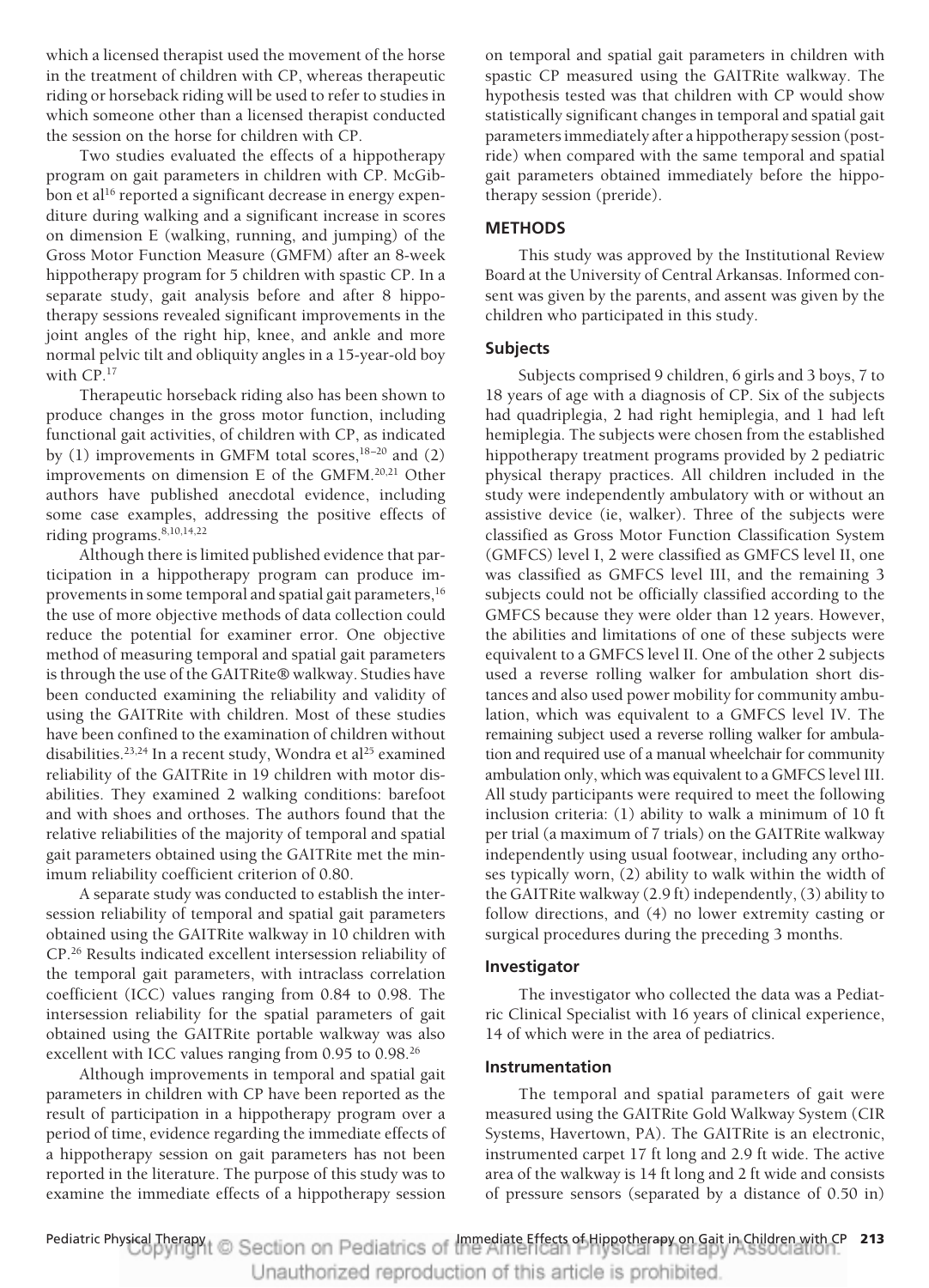```
TABLE 1
```
Wilcoxon Signed-Ranks Test Statistics for the Preride and Postride Comparisons of the Temporal Gait Parameters Using the GAITRite Walkway

| Gait Parameter               | Pre (Mean $\pm$ SD) | Post (Mean $\pm$ SD) | Z Score  |       |
|------------------------------|---------------------|----------------------|----------|-------|
| Left swing time $(\%GC)$     | $0.44 \pm 0.19$     | $0.38 \pm 0.09$      | $-1.244$ | 0.214 |
| Right swing time $(\%GC)$    | $0.40 \pm 0.08$     | $0.42 \pm 0.11$      | $-0.474$ | 0.635 |
| Left stance $(\%GC)$         | $0.84 \pm 0.50$     | $0.90 \pm 0.59$      | $-1.244$ | 0.214 |
| Right stance (%GC)           | $0.82 \pm 0.48$     | $0.88 \pm 0.60$      | $-0.533$ | 0.594 |
| Left single support $(\%GC)$ | $0.40 \pm 0.08$     | $0.42 \pm 0.11$      | $-0.059$ | 0.953 |
| Right single support (%GC)   | $0.44 \pm 0.19$     | $0.38 \pm 0.09$      | $-1.125$ | 0.26  |
| Left double support $(\%GC)$ | $0.45 \pm 0.47$     | $0.50 \pm 0.53$      | $-1.718$ | 0.086 |
| Right double support (%GC)   | $0.61 \pm 0.92$     | $0.49 \pm 0.51$      | $-0.415$ | 0.678 |

%GC indicates percent of gait cycle.

embedded into the carpet in a horizontal grid. When the subject walked over the carpet, the sensors closed under pressure, and data on spatial and temporal gait parameters were obtained. The data were sampled from the walkway at a frequency of 80 Hz, allowing a temporal resolution of 11 milliseconds. The GAITRite walkway was connected to a computer, and spatial and temporal gait parameters were calculated and stored using the GAITRite GOLD, Version 3.2b software package.<sup>27</sup> The gait data obtained are objective and do not involve investigator interpretation.

### **Procedures**

Gait data were collected on location at the hippotherapy facility immediately before and after the subjects' hippotherapy sessions. During collection of the preride gait data, the subject walked on the GAITRite walkway independently. If the subject typically used an assistive device (ie, walker) for gait, that same assistive device was used for performance of this activity. The subjects wore their usual footwear including orthoses. Two practice walking trials were provided initially so the subjects could familiarize themselves with the GAITRite walkway. The subject then performed walking trials for data collection at a self-selected speed on the GAITRite walkway until 3 "good" trials were obtained. A trial was considered "good" when gait data were collected for 3 full strides and the subject had walked at a consistent pace on the GAITRite walkway. A minimum of 4 walking trials and a maximum of 6 walking trials were required to collect the gait data for each subject. An average of 5 trials was required to collect the preride gait data, and an average of 4.7 trials was required to collect the postride gait data for this study sample.

Subjects were provided with the following verbal directions for the walk down the walkway: "I would like for you to walk like you normally walk, all the way off the end of the walkway." Subjects were allowed to rest as needed between trials. All subjects chose to perform the gait trials consecutively resting only 5 to 10 seconds on average between trials. To insure safety, the primary investigator or one of the collaborators was in close proximity to the subjects as they walked on the GAITRite walkway. After the preride data collection, the subject participated in his/her typical 30 to 45 minute hippotherapy session, using the typical seating on the horse and engaging in the usual therapeutic activities on the horse with the subject's treating

therapist. The treating therapists were aware that the researchers were examining effects of a hippotherapy session on gait and balance. However, the treating therapists were not aware of whether gait or balance was being tested before and after a particular hippotherapy session. The subject was allowed to rest as needed (generally <10 minutes) after the hippotherapy session, and the postride data collection for gait was conducted following the same guidelines outlined for the preride data collection.

In a previous study, the GAITRite walkway was shown to have excellent intersession reliability for the temporal gait parameters of left swing time as a percentage of the gait cycle (% GC), right swing time (% GC), left stance time (% GC), right stance time (% GC), left single support (% GC), right single support (% GC), double support (% GC), and for the spatial gait parameters of left and right step length, and left and right stride length (in cm) in children with CP.<sup>26</sup> Therefore, these were the gait parameters that were chosen for analysis in the current study.

## **Data Analysis**

In the statistical analysis, the average of each temporal and spatial gait parameter for 3 "good" gait trials was compared with the postride value for these same parameters. A nonparametric test was chosen for the data analysis due to the fact that the assumptions of population normality and homogeneity of variance could not be satisfied.<sup>28</sup> Although the subjects in this study all had the diagnosis of CP, the levels of involvement and the age of the subjects differed considerably, contributing to variability in the data obtained. Additionally, the small sample size could not automatically be considered representative of larger normal distributions.28 Therefore, the Wilcoxon signed-ranks test was used to compare the preride gait data with the postride gait data for these related samples. Calculation of all descriptive statistics and Wilcoxon signed-ranks test were performed using SPSS™ 14.0 statistical software.

### **RESULTS**

Wilcoxon signed-ranks test statistics (*Z* scores and *p* values) for the preride and postride comparisons of the temporal and spatial gait parameters obtained using the GAITRite walkway are presented in Tables 1 and 2, respectively. The *p* values for the temporal gait parameters ranged from 0.09 to 0.95, whereas the *p* values for the spatial gait

214 McGee and Reese ht © Section on Pediatrics of the American Physical Therapy Association. Unauthorized reproduction of this article is prohibited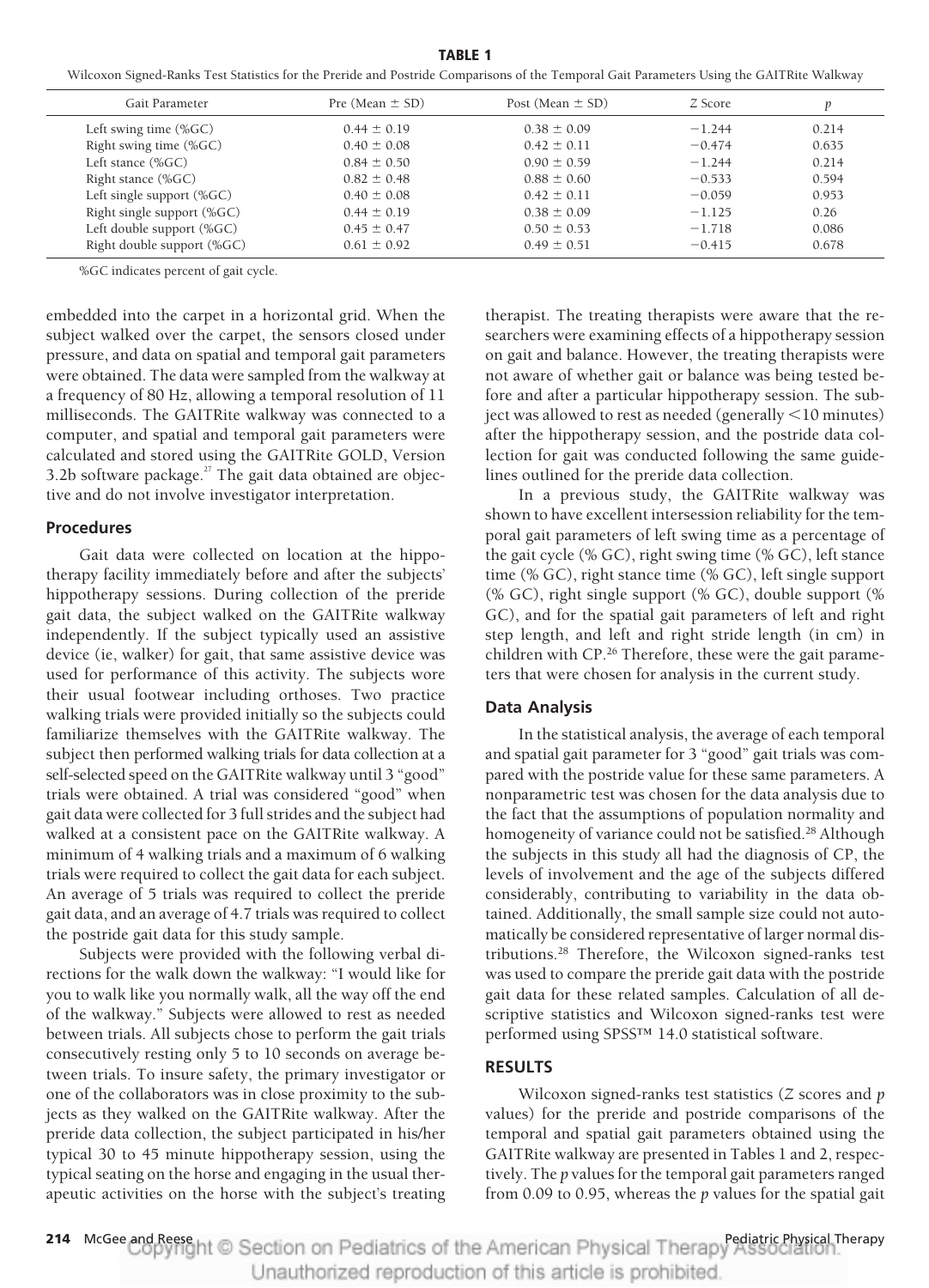**TABLE 2**

Wilcoxon Signed-Ranks Test Statistics for the Preride and Postride Comparisons of the Spatial Gait Parameters Using the GAITRite Walkway

| Gait Parameter           | Pre (Mean $\pm$ SD) | Post (Mean $\pm$ SD) | Z Scores |       |
|--------------------------|---------------------|----------------------|----------|-------|
| Left step length (cm)    | $40.36 \pm 12.37$   | $40.39 \pm 12.70$    | $-0.296$ | 0.767 |
| Right step length (cm)   | $43.19 \pm 13.12$   | $42.77 \pm 11.46$    | $-0.296$ | 0.767 |
| Left stride length (cm)  | $84.20 \pm 23.48$   | $83.54 \pm 23.24$    | $-0.533$ | 0.594 |
| Right stride length (cm) | $83.81 \pm 23.56$   | $83.95 \pm 23.62$    | $-0.059$ | 0.953 |

parameters ranged from 0.77 to 0.95. Descriptive statistics and standard error for the average preride and postride values of each temporal and spatial gait parameter are presented in Table 3. No statistically significant differences  $(p < 0.05)$  were noted in the postride temporal and spatial gait parameter values when compared with the preride values. Individual subject values for each of the temporal and spatial gait parameters analyzed are presented in Tables 4 and 5, respectively.

### **DISCUSSION**

Previous reports indicated that participation in a hippotherapy or therapeutic riding program seemed to have a positive effect on gait when used over a period of time. A study by McGibbon et al<sup>16</sup> involving the investigation of 8 weeks of hippotherapy in 5 children with spastic CP documented a trend toward improvement in gait parameters such as stride length and cadence, a significant decrease in energy expenditure during walking, and a significant increase in scores on dimension E of the GMFM. Additionally, Kulkarni-Lambore et al<sup>17</sup> investigated the effects of 4 weeks of hippotherapy on gait in a single subject with right hemiplegic CP and found significant improvements in lower extremity joint angles. Other studies involving the investigation of a therapeutic riding program ranging in length from 10 weeks to 18 weeks documented improvements in motor function as measured by improvements in GMFM scores.<sup>19-21</sup> The longest of these studies, which investigated the effects of a 6-month therapeutic riding program on children with CP, found improvements in GMFM scores, but the improvements were not statistically significant.<sup>18</sup>

The purpose of the current study was to examine the immediate effects of a hippotherapy session on temporal and spatial gait parameters in children with spastic CP. Before the current study, the immediate effects of a hippotherapy intervention on gait parameters in children with CP had not been reported in the literature. Results indicated that there were no significant changes in the gait parameters measured immediately after a hippotherapy session in this group of children with CP. Therefore, the hypothesis was rejected.

The lack of statistically significant findings in the current study may relate to the measures being taken immediately before and after a hippotherapy session rather than following the subject over a period of time as in previous studies.<sup>16,17,19-21</sup> The fact that multiple practice sessions are required to effect neural changes and motor learning<sup>29</sup> may account for the lack of changes in gait parameters noted

| Descriptive Statistics and Standard Error for the Average Preride and |  |
|-----------------------------------------------------------------------|--|
| Postride Values of Each Temporal and Spatial Gait Parameter           |  |

| Gait Parameter           | Mean $\pm$ SD     | Median | Range | SEM*  |  |  |
|--------------------------|-------------------|--------|-------|-------|--|--|
| Temporal                 |                   |        |       |       |  |  |
| Left swing time (%GC)    |                   |        |       |       |  |  |
| Pre                      | $0.44 \pm 0.19$   | 35.30  | 14.40 | 1.481 |  |  |
| Post                     | $0.38 \pm 0.09$   | 34.40  | 23.60 | 2.581 |  |  |
| Right swing time (%GC)   |                   |        |       |       |  |  |
| Pre.                     | $0.40 \pm 0.08$   | 35.30  | 24.30 | 2.648 |  |  |
| Post                     | $0.42 \pm 0.11$   | 34.10  | 24.50 | 2.611 |  |  |
| Left stance (%GC)        |                   |        |       |       |  |  |
| Pre                      | $0.84 \pm 0.50$   | 64.70  | 18.40 | 1.881 |  |  |
| Post                     | $0.90 \pm 0.59$   | 65.70  | 23.60 | 2.58  |  |  |
| Right stance (%GC)       |                   |        |       |       |  |  |
| Pre                      | $0.82 \pm 0.48$   | 64.70  | 24.30 | 2.648 |  |  |
| Post                     | $0.88 \pm 0.60$   | 65.90  | 24.60 | 2.615 |  |  |
| Left single support      |                   |        |       |       |  |  |
| $(\%GC)$                 |                   |        |       |       |  |  |
| Pre                      | $0.40 \pm 0.08$   | 35.10  | 26.80 | 2.857 |  |  |
| Post                     | $0.42 \pm 0.11$   | 33.90  | 24.90 | 2.532 |  |  |
| Right single support     |                   |        |       |       |  |  |
| $(% ^{0}G)$              |                   |        |       |       |  |  |
| Pre                      | $0.44 \pm 0.19$   | 36.70  | 14.80 | 1.451 |  |  |
| Post                     | $0.38 \pm 0.09$   | 34.50  | 25.40 | 2.733 |  |  |
| Left double support      |                   |        |       |       |  |  |
| $(% ^{0}G)$              |                   |        |       |       |  |  |
| Pre                      | $0.45 \pm 0.47$   | 24.10  | 42.30 | 4.438 |  |  |
| Post                     | $0.50 \pm 0.53$   | 24.80  | 46.00 | 5.26  |  |  |
| Right double support     |                   |        |       |       |  |  |
| $(\%GC)$                 |                   |        |       |       |  |  |
| Pre                      | $0.61 \pm 0.92$   | 23.50  | 35.30 | 3.869 |  |  |
| Post                     | $0.49 \pm 0.51$   | 28.10  | 42.90 | 4.664 |  |  |
| Spatial                  |                   |        |       |       |  |  |
| Left step length (cm)    |                   |        |       |       |  |  |
| Pre                      | $40.36 \pm 12.37$ | 44.20  | 37.55 | 4.123 |  |  |
| Post                     | $40.39 \pm 12.70$ | 45.40  | 37.55 | 4.234 |  |  |
| Right step length (cm)   |                   |        |       |       |  |  |
| Pre                      | $43.19 \pm 13.12$ | 46.59  | 43.02 | 4.375 |  |  |
| Post                     | $42.77 \pm 11.46$ | 44.39  | 37.76 | 3.821 |  |  |
| Left stride length (cm)  |                   |        |       |       |  |  |
| Pre                      | $84.20 \pm 23.48$ | 88.43  | 75.84 | 7.826 |  |  |
| Post                     | $83.54 \pm 23.24$ | 91.02  | 70.80 | 7.747 |  |  |
| Right stride length (cm) |                   |        |       |       |  |  |
| Pre                      | $83.81 \pm 23.56$ | 88.68  | 76.44 | 7.852 |  |  |
| Post                     | $83.95 \pm 23.62$ | 91.26  | 70.44 | 7.873 |  |  |

%GC indicates percent of gait cycle.

\*Standard error of the measure in degrees.

immediately after a hippotherapy session. Those subjects participating in hippotherapy programs may experience neural changes that may lead to improvements in gait parameters and gross motor function.

One previous hippotherapy study and 2 previous therapeutic horseback riding studies examined changes in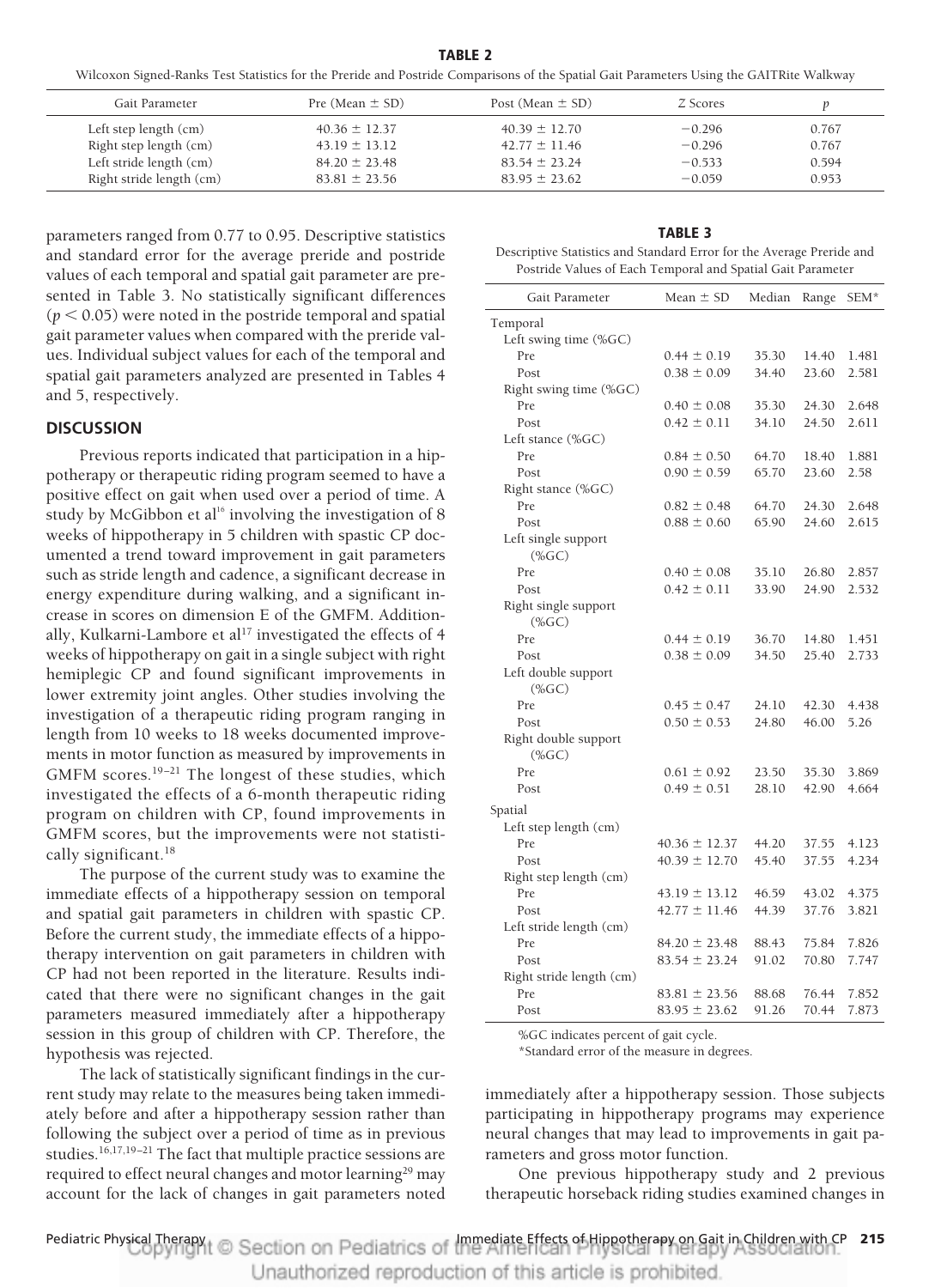**TABLE 4** Individual Subject Values for Temporal Gait Parameters

| Subject     | Left Swing Time<br>$(% ^{0}G)$ | <b>Right Swing Time</b><br>$(% ^{0}G)$ | Left Stance<br>$(% ^{0}G)$ | Right Stance<br>$(% ^{0}G)$ | Left Single Support<br>$(\%GC)$ | Right Single Support<br>$(% ^{0}G)$ | Double Support<br>$(% ^{0}GC)$ |
|-------------|--------------------------------|----------------------------------------|----------------------------|-----------------------------|---------------------------------|-------------------------------------|--------------------------------|
|             |                                |                                        |                            |                             |                                 |                                     |                                |
| HS01        |                                |                                        |                            |                             |                                 |                                     |                                |
| Pre         | 37.400                         | 39.900                                 | 62.600                     | 60.100                      | 40.600                          | 36.800                              | 22.700                         |
| Post        | 34.400                         | 41.200                                 | 65.700                     | 58.800                      | 41.000                          | 34.500                              | 25.000                         |
| % Change    | $-8.0$                         | 3.3                                    | 5.0                        | $-2.0$                      | 1.0                             | $-6.0$                              | 10                             |
| <b>HS02</b> |                                |                                        |                            |                             |                                 |                                     |                                |
| Pre         | 28.700                         | 34.100                                 | 71.300                     | 66.000                      | 34.500                          | 28.500                              | 37.450                         |
| Post        | 30.000                         | 33.800                                 | 70.000                     | 66.100                      | 33.900                          | 29.900                              | 38.300                         |
| % Change    | 4.5                            | $-0.8$                                 | $-1.8$                     | 0.2                         | $-1.7$                          | 4.9                                 | 2.3                            |
| <b>HS03</b> |                                |                                        |                            |                             |                                 |                                     |                                |
| Pre         | 35.300                         | 42.000                                 | 64.700                     | 58.000                      | 41.800                          | 35.500                              | 21.850                         |
| Post        | 35.400                         | 42.700                                 | 64.600                     | 57.400                      | 41.700                          | 36.300                              | 20.700                         |
| % Change    | 0.3                            | 1.7                                    | $-0.2$                     | $-1.0$                      | $-0.2$                          | 2.3                                 | $-5.3$                         |
| <b>HS04</b> |                                |                                        |                            |                             |                                 |                                     |                                |
| Pre         | 39.800                         | 43.300                                 | 60.200                     | 56.700                      | 43.300                          | 39.800                              | 17.100                         |
| Post        | 39.300                         | 44.300                                 | 60.700                     | 55.700                      | 45.200                          | 38.500                              | 16.150                         |
| % Change    | $-1.3$                         | 2.3                                    | $0.8\,$                    | $-1.8$                      | 4.4                             | $-3.3$                              | $-5.6$                         |
| <b>HS05</b> |                                |                                        |                            |                             |                                 |                                     |                                |
| Pre         | 34.100                         | 35.300                                 | 65.900                     | 64.700                      | 35.100                          | 34.300                              | 31.900                         |
| Post        | 33.100                         | 32.800                                 | 66.900                     | 67.200                      | 33.100                          | 32.800                              | 34.100                         |
| % Change    | $-2.9$                         | $-7.0$                                 | 1.5                        | 3.9                         | $-5.7$                          | $-4.4$                              | 6.9                            |
| <b>HS06</b> |                                |                                        |                            |                             |                                 |                                     |                                |
| Pre         | 43.100                         | 33.800                                 | 56.900                     | 66.200                      | 33.700                          | 43.300                              | 23.800                         |
| Post        | 42.200                         | 34.100                                 | 57.800                     | 65.900                      | 33.100                          | 43.500                              | 26.450                         |
| % Change    | $-2.1$                         | 0.9                                    | 1.6                        | $-0.5$                      | $-1.8$                          | 0.5                                 | 11.1                           |
| HS07        |                                |                                        |                            |                             |                                 |                                     |                                |
| Pre         | 37.100                         | 41.500                                 | 62.900                     | 58.500                      | 41.500                          | 37.100                              | 21.550                         |
| Post        | 38.800                         | 39.900                                 | 61.200                     | 60.100                      | 39.500                          | 39.200                              | 21.400                         |
| % Change    | 4.6                            | $-3.9$                                 | $-2.7$                     | 2.7                         | $-4.8$                          | 5.7                                 | $-0.7$                         |
| <b>HS08</b> |                                |                                        |                            |                             |                                 |                                     |                                |
| Pre         | 31.800                         | 19.000                                 | 75.300                     | 81.000                      | 16.500                          | 36.700                              | 55.900                         |
| Post        | 18.600                         | 19.800                                 | 81.400                     | 80.300                      | 20.300                          | 18.100                              | 60.600                         |
| % Change    | $-41.5$                        | 4.2                                    | 8.1                        | $-0.9$                      | 23.0                            | $-50.7$                             | 8.4                            |
| <b>HS09</b> |                                |                                        |                            |                             |                                 |                                     |                                |
| Pre         | 31.800                         | 27.100                                 | 68.200                     | 72.900                      | 27.600                          | 31.300                              | 40.500                         |
| Post        | 23.100                         | 28.300                                 | 76.900                     | 71.700                      | 29.300                          | 22.300                              | 50.350                         |
| % Change    | $-27.4$                        | 4.4                                    | 12.8                       | $-1.6$                      | 6.2                             | $-28.8$                             | 24.3                           |

%GC indicates percent of gait cycle.

dimension E (walking, running, and jumping) of the GMFM in children with  $CP$ <sup>16,20,21</sup> The riding programs ranged in length from 8 to 18 weeks, and improvement in dimension E of the GMFM was noted in each study at the completion of the riding program. Although these 3 studies used dimension E of the GMFM that examines the child's ability to engage in a variety of walking activities, specific measures of temporal and spatial gait parameters were not obtained. The improvement in dimension E of the GMFM noted in each of the studies suggests that improvements in gait occurred. However, there is no way to ascertain from these findings which specific temporal and spatial gait parameters may have improved as a result of participation in the riding program.

Only one known previous study has been conducted examining the effect of a hippotherapy program on specific gait parameters (velocity, cadence, and average stride length) in children with CP.<sup>16</sup> The subjects participated in an 8-week hippotherapy program consisting of 30-minute sessions 2 times per week. Although no statistically significant changes in the gait parameters examined were noted,

trends toward increased stride length and decreased cadence were observed at the completion of the program.

The present study provides some preliminary objective data on the immediate effects of a hippotherapy session on temporal and spatial gait parameters in children with CP. Although the findings of the current study did not reveal any statistically significant changes in temporal and spatial parameters immediately after a single hippotherapy session, the study results provide data not previously available in the literature and used more objective measures when compared with the measures used in previous studies.

The lack of statistically significant changes in the temporal and spatial gait parameters when calculated for all subjects may be due to the variability in the individual subject data. For example, the increase in left step length noted for one subject may be offset by a decrease in left step length for another subject. All subjects had a diagnosis of CP, but had varying levels of involvement, varying severity of involvement, and a wide age range. Three subjects had a diagnosis of hemiplegia. The subjects served as their own controls, which is well suited for studying children with CP

216 McGee and Reese ht © Section on Pediatrics of the American Physical Therapy Association. Unauthorized reproduction of this article is prohibited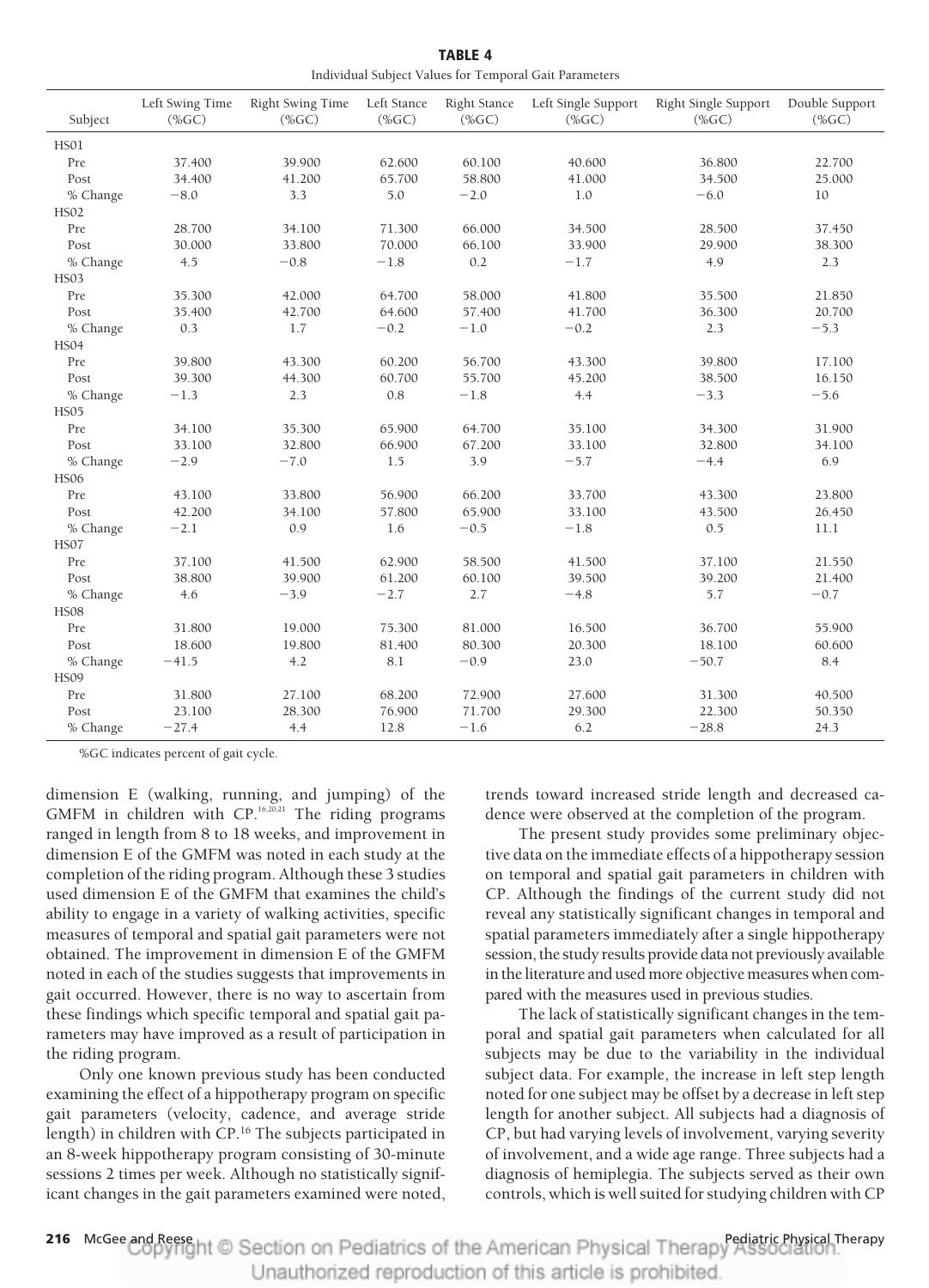| <b>TABLE 5</b>                                        |
|-------------------------------------------------------|
| Individual Subject Values for Spatial Gait Parameters |
|                                                       |

|             |             | <b>Right Step</b> |             | Right Stride |
|-------------|-------------|-------------------|-------------|--------------|
|             | Left Step   | Length            | Left Stride | Length       |
| Subject     | Length (cm) | (cm)              | Length (cm) | (cm)         |
| HS01        |             |                   |             |              |
| Pre         | 49.095      | 46.591            | 96.483      | 96.688       |
| Post        | 46.729      | 44.385            | 91.585      | 91.440       |
| % Change    | $-4.8$      | $-4.7$            | $-5.1$      | $-5.4$       |
| <b>HS02</b> |             |                   |             |              |
| Pre         | 17.122      | 16.249            | 33.474      | 33.194       |
| Post        | 18.612      | 19.029            | 37.630      | 38.093       |
| % Change    | 8.7         | 17.1              | 12.4        | 14.8         |
| <b>HS03</b> |             |                   |             |              |
| Pre         | 54.671      | 47.366            | 101.832     | 101.997      |
| Post        | 56.163      | 48.763            | 104.784     | 105.582      |
| % Change    | 2.7         | 2.9               | 2.9         | 3.5          |
| <b>HS04</b> |             |                   |             |              |
| Pre         | 43.109      | 45.037            | 88.430      | 88.675       |
| Post        | 45.403      | 45.434            | 91.015      | 91.255       |
| % Change    | 5.3         | 0.9               | 2.9         | 2.9          |
| <b>HS05</b> |             |                   |             |              |
| Pre.        | 50.530      | 59.273            | 109.315     | 109.635      |
| Post        | 49.007      | 54.913            | 103.465     | 106.015      |
| % Change    | $-3.0$      | $-7.4$            | $-5.4$      | $-3.3$       |
| <b>HS06</b> |             |                   |             |              |
| Pre         | 45.470      | 39.714            | 88.166      | 85.045       |
| Post        | 39.211      | 43.050            | 83.007      | 83.693       |
| % Change    | $-13.2$     | 8.4               | $-5.9$      | $-1.6$       |
| <b>HS07</b> |             |                   |             |              |
| Pre.        | 44.200      | 54.057            | 98.457      | 98.208       |
| Post        | 51.811      | 56.784            | 108.425     | 108.531      |
| % Change    | 17.2        | 5.0               | 10.1        | 10.5         |
| <b>HS08</b> |             |                   |             |              |
| Pre         | 26.661      | 50.541            | 79.487      | 78.310       |
| Post        | 27.058      | 38.996            | 67.977      | 67.609       |
| % Change    | 1.5         | $-22.8$           | $-14.5$     | $-13.7$      |
| <b>HS09</b> |             |                   |             |              |
| Pre         | 32.401      | 29.888            | 62.189      | 62.566       |
| Post        | 29.503      | 33.627            | 63.972      | 63.351       |
| % Change    | $-8.9$      | 12.5              | 2.9         | 1.3          |

who demonstrate significant individual variability.<sup>30</sup> In addition, there was no pattern of change for the subjects grouped with the same CP classification or GMFCS classification.

Limitations of this study include the small sample size, use of a sample of convenience, individual variability of the subjects, and length of practice. Future studies consisting of larger samples of children with CP and subjects with the same GMFCS levels, and longer practice need to be conducted to support or negate the findings of this preliminary study.

## **CONCLUSION**

The present study represents an initial examination of the immediate effects of a hippotherapy session on temporal and spatial gait parameters in children with CP. This is the first study to examine the immediate effects of a hippotherapy session on gait in this patient population. The current study revealed no statistically significant changes in

the postride temporal and spatial gait parameters when compared with the preride values. Despite the small sample size, this study provides baseline data for future research examining the effects of hippotherapy in children with spastic CP as well as useful clinical information for those physical therapists using hippotherapy as an intervention in this patient population.

## **REFERENCES**

- 1. Olney SJ, Wright MJ. Cerebral palsy. In: Campbell SK, Vander Linden DW, Palisano RJ, eds. *Physical Therapy for Children.* 3rd ed. St. Louis: Saunders Elsevier; 2006:625– 664.
- 2. Crenna P, Inverno M, Frigo C, et al. Pathophysiological profile of gait in children with cerebral palsy. In: Forssberg H, Hirschfeld H, eds. *Movement Disorders in Children.* Basel, Switzerland: Karger; 1992: 186 –198.
- 3. Tardieu G, Tardieu C, Colbeau-Justin P, et al. Muscle hypoextensibility in children with cerebral palsy. II. Therapeutic implications. *Arch Phys Med Rehabil.* 1982;63:103–107.
- 4. Berger W, Quintern J, Dietz V. Pathophysiology of gait in children with cerebral palsy. *Electroencephalogr Clin Neurophysiol.* 1982;53:538 –548.
- 5. Gage JR. Cerebral-palsied gait. In: Gage JR, ed. *Gait Analysis in Cerebral Palsy.* London: Mac Keith Press; 1991:101–117.
- 6. Cunningham B. What is hippotherapy? Available at: www. americanhippotherapyassociation.org. Accessed July 16, 2003.
- 7. Bertoti DB. Effect of therapeutic horseback riding on posture in children with cerebral palsy. *Phys Ther.* 1988;68:1505–1512.
- 8. Wingate L. Feasibility of horseback riding as a therapeutic and integrative program for handicapped children. *Phys Ther.* 1982; 62:184 –186.
- 9. Biery MJ. Riding and the handicapped. *Vet Clin North Am Small Anim Pract.* 1985;15:345–354.
- 10. Bliss B. Complementary therapies—therapeutic horseback riding? *RN.* 1997;60:69 –70.
- 11. Brudvig TJ. Therapeutic horseback riding on a military base: one PT's experience. *Clin Manage Phys Ther.* 1988;8:30 –32.
- 12. Fleck CA. Hippotherapy: mechanics of human walking and horseback riding. In: Engel BT, ed. *Rehabilitation with the Aid of the Horse: A Collection of Studies.* Durango, CO: Barbara Engel Therapy Services; 1997.
- 13. Biery MJ, Kauffman N. The effects of therapeutic horseback riding on balance. *Adapt Phys Act Q.* 1989;6:221–229.
- 14. Freeman G. Hippotherapy: therapeutic horseback riding. *Clin Manage Phys Ther.* 1984;4:20 –25.
- 15. Heine B. Hippotherapy. A multisystem approach to the treatment of neuromuscular disorders. *Aust J Physiother.* 1997;43:145–149.
- 16. McGibbon NH, Andrade CK, Widener G, et al. Effect of an equinemovement therapy program on gait, energy expenditure, and motor function in children with spastic cerebral palsy: a pilot study.*Dev Med Child Neurol.* 1998;40:754 –762.
- 17. Kulkarni-Lambore S, McGuigan A, Narula N, et al. Kinematic gait analysis of an individual with cerebral palsy before and after hippotherapy [abstract]. *Phys Ther.* 2001;81:A40.
- 18. MacKinnon JR, Noh S, Lariviere J, et al. A study of therapeutic effects of horseback riding for children with cerebral palsy. *Phys Occup Ther Pediatr.* 1995;15:17–34.
- 19. Casady RL, Nichols-Larsen DS. The effect of hippotherapy on ten children with cerebral palsy. *Pediatr Phys Ther.* 2004;16:165–172.
- 20. Cherng R-J, Liao H-F, Leung H, et al. The effectiveness of therapeutic horseback riding in children with spastic cerebral palsy. *Adapt Phys Act Q*. 2004;21:103–121.
- 21. Sterba JA, Rogers BT, France AP, et al. Horseback riding in children with cerebral palsy: effect on gross motor function*. Dev Med Child Neurol.* 2002;44:301–308.
- 22. Bertoti DB. Clinical suggestions: effect of therapeutic horseback

Pediatric Physical Therapy I<sub>mp</sub> Section on Pediatrics of Immediate Effects of Hippotherapy on Gait in Children with CP 217 Unauthorized reproduction of this article is prohibited